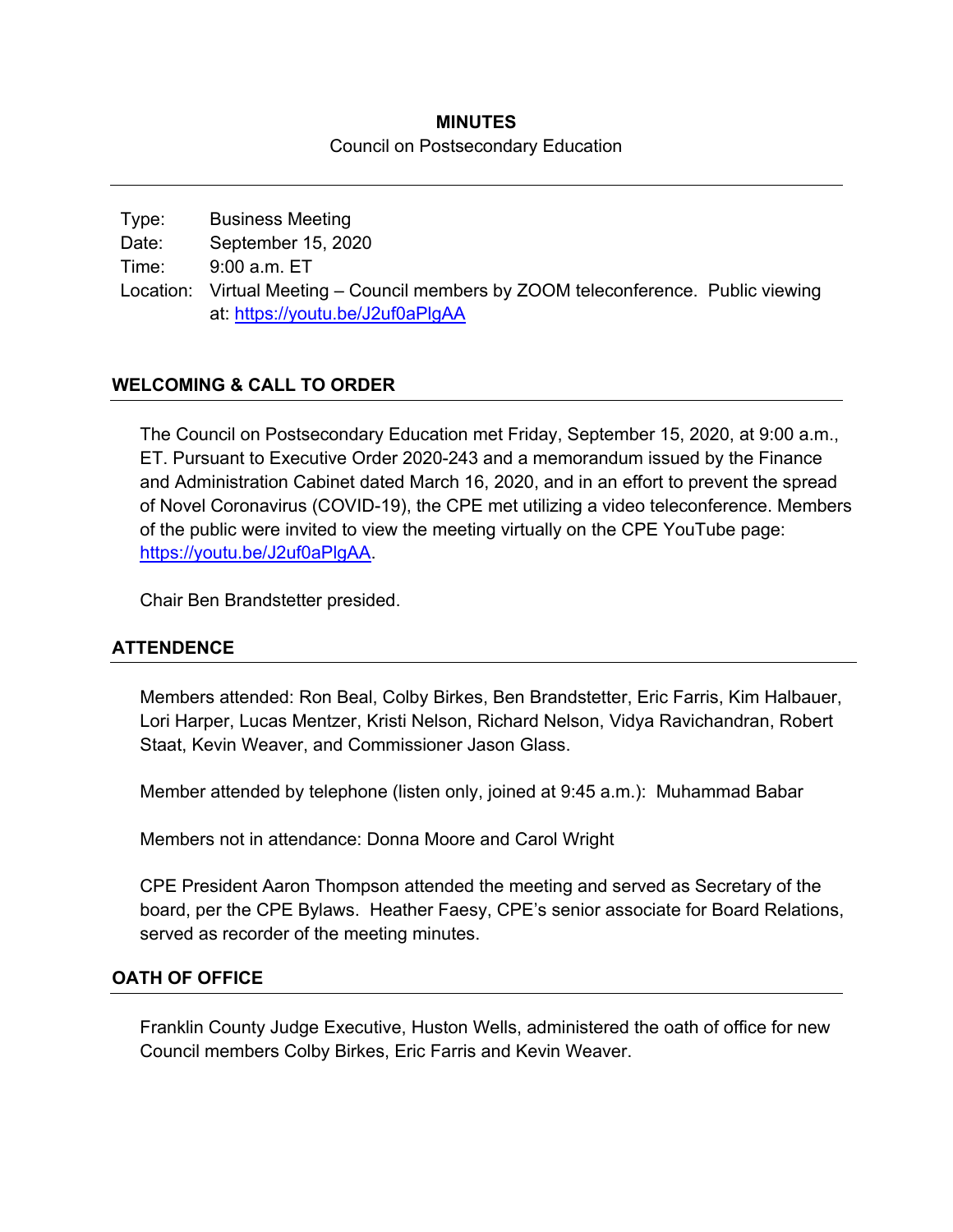# **INTRODUCTION OF COMMISSIONER JASON GLASS**

Dr. Jason Glass, a native of Brandenburg and a third-generation Kentucky educator, took the helm as the Kentucky Commissioner of Education on September 14, 2020. He provided comments on his vision for K-12 education in Kentucky and how he plans to engage the Council in those discussions.

## **APPROVAL OF THE MINUTES**

The minutes of the June 19, 2020 meeting was approved as distributed.

## **PROPOSED COUNCIL RESOLUTION**

The Council approved a resolution for Jay Box, President of the Kentucky Community and Technical College System, in thanks of his support and service to postsecondary education in Kentucky.

# **ACADEMIC AND STRATEGIC INITIATIVES COMMITTEE – REPORT AND RECOMMENDED ACTION ITEMS**

Committee Chair Lori Harper presented the Academic and Strategic Initiatives Committee Report and Recommendations. The Committee met on August 18, 2020 and discussions centered on the fall 2020 campus reopening plans, updates on CPE's research agenda, work of the newly-formed Student Advisory Group and the P-20 initiatives in progress. The Committee was also given an inside look at the Academic Program Review project being completed by Gray's Associates.

Ms. Harper also presented the Committee's following recommendations:

- Approval of two new programs at Northern Kentucky University a Bachelor of Science in Applied Software Engineering, and a Doctor of Occupational Therapy.
- Approval of one new program at the University of Kentucky a Ph.D. program in Health Services Research.
- Approval of one new academic program at Murray State University an Education Specialist degree in Agriculture Education.
- Approval of proposed revisions to the New Academic Approval Policy to align it more closely with the requirements of the SACSCOC substantive change process.

MOTION: Dr. Staat moved that the Council accept the recommendations of approval by the Academic & Strategic Initiatives Committee. Mr. Nelson seconded the motion.

The motion passed.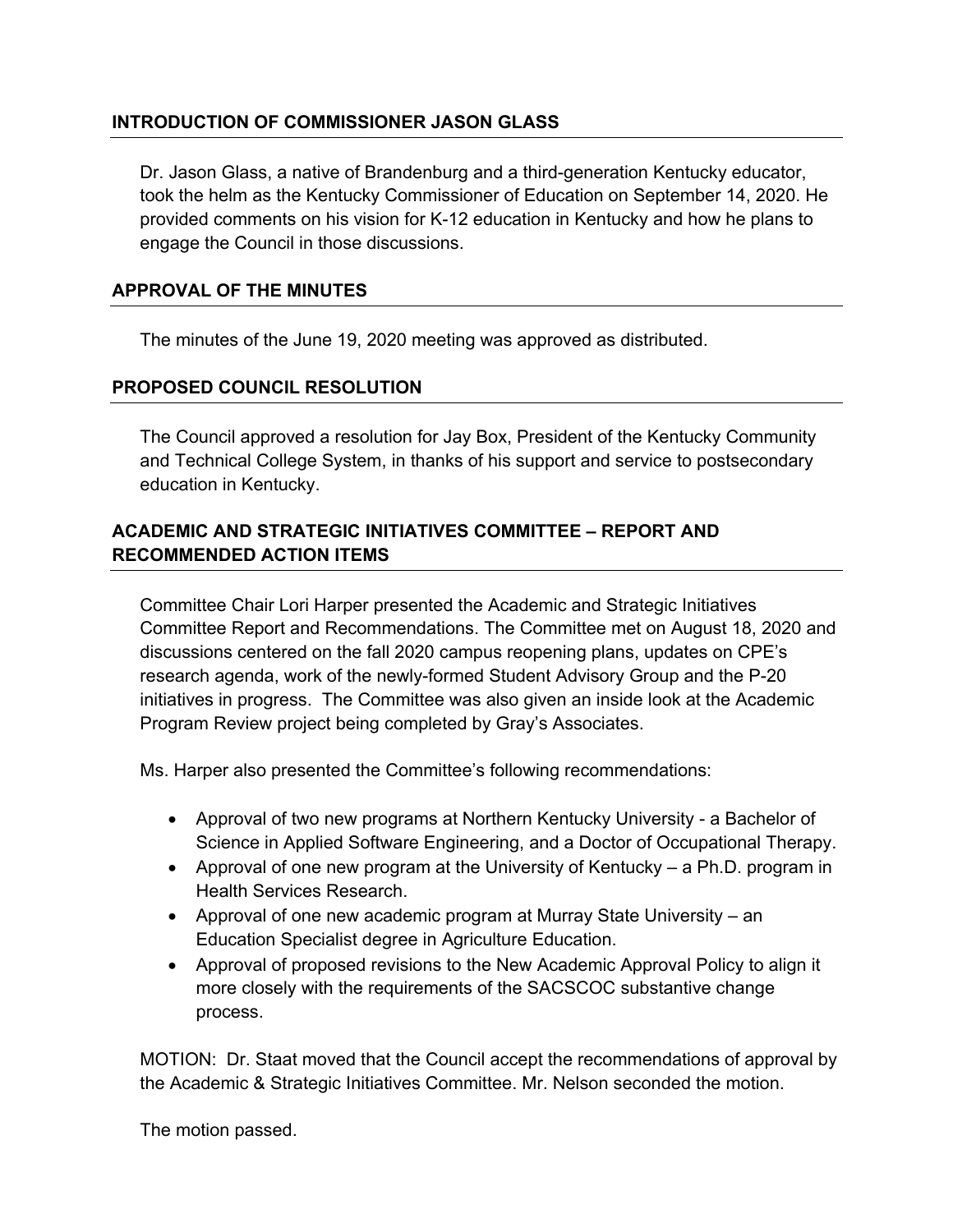# **DISCUSSION WITH MOODY'S INVESTORS SERVICES – FINANCIAL OUTLOOK FOR KENTUCKY'S POSTSECONDARY EDUCATION MARKET**

Presenters: Mary Kay Cooney, Moody's Investors Service, Vice President & Senior Analyst, Public Finance Group, Higher Education & Not for Profit Team Susan Fitzgerald, Moody's Investors Service, Assoc. Managing Director

Representatives from Moody's Investors Services presented on the current credit status of the higher education sector as it confronts unprecedented business disruption driven by the coronavirus pandemic. They reviewed initiatives universities are taking to adapt, how the pandemic could change the higher education landscape beyond the current year, and Kentucky's current status in comparison to other states.

Following the presentation, discussions centered around Kentucky's pension system, the effects on credit ratings of taking on additional debt at this time, and how Kentucky ranks in state support as compared to surrounding states.

# **COMMENTS FROM KENTUCKY DEPARTMENT OF EDUCATION**

Kentucky Department of Education's Associate Commissioner, Rob Akers, provided an update on the arrival of Commissioner Jason Glass and the department's work in the K-12 sector. He highlighted the reorganization of the Education Professional Standards Board and the work they are doing to ensure teacher quality. He also talked about students' experiences as they returned to in-person classes and the guidance the schools are following to ensure safety. Finally, he discussed how social-emotional help for students has become a focus of the agency.

# **COMMENTS FROM THE PRESIDENT**

President Aaron Thompson provided a number of updates on the following topics:

- The renewing commitment to advancing a common P-20 agenda to improve transitions from high school to college, and from college to the workplace.
- The work occurring on campuses in response to the pandemic to accelerate innovation in teaching and learning.
- The development of a student-centered web portal which will house resources to help high school students apply for college admission and financial aid.
- Updates on the discussions held at the first two meetings of the Postsecondary Education Working Group, a committee charged by statute with reviewing the performance-based distribution models for the public universities and KCTCS.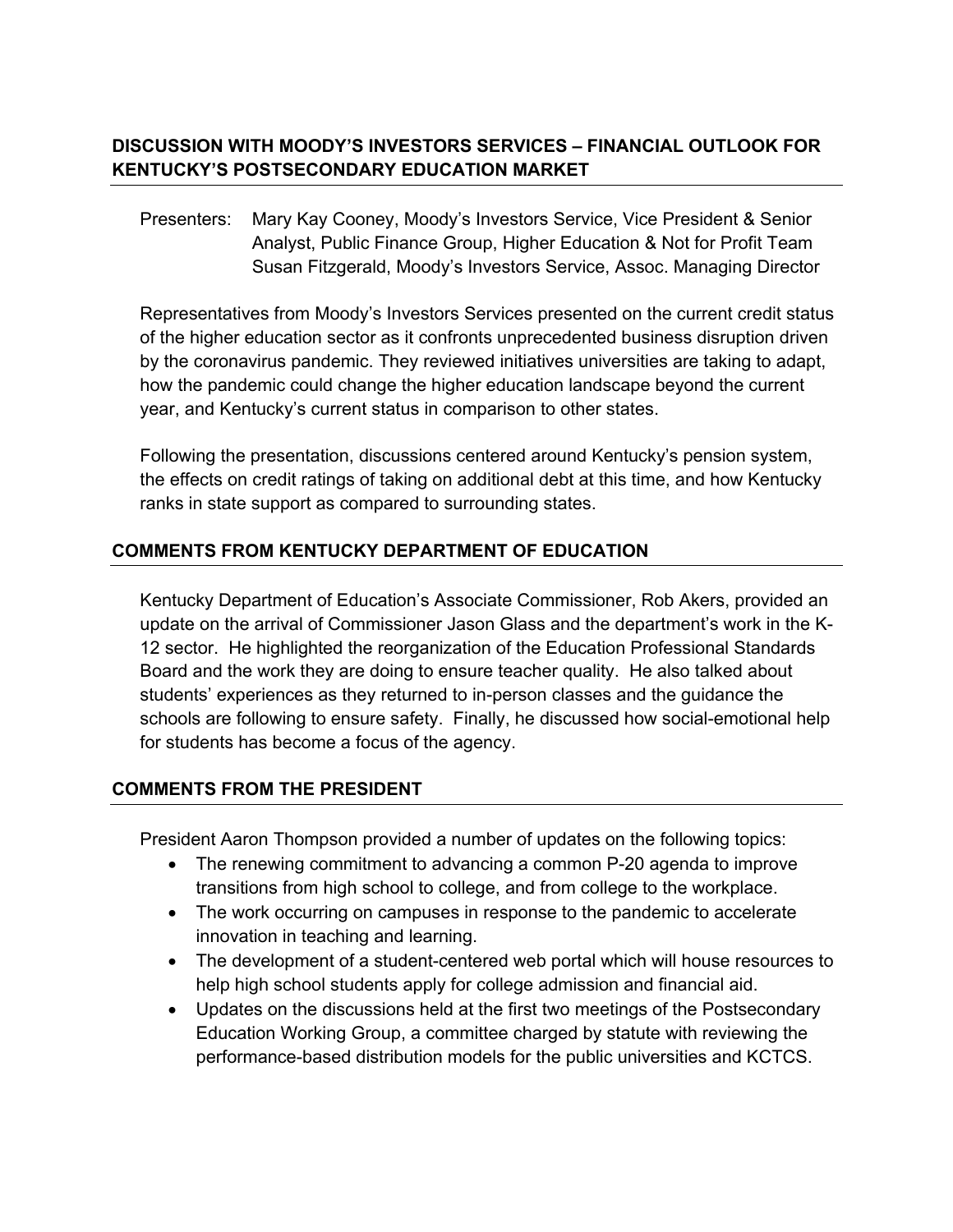#### **FINANCE COMMITTEE – REPORT**

Committee Chair Ben Brandstetter presented the Finance Committee Report. The Committee met August 18, 2020 and the committee reviewed the information being presented to the Interim Budget Review Subcommittee on Education at its August 19 meeting; received an update on the funding provided to campuses through the four pools of CARES Act funding that higher education has been able to access; and received an overview of the discussions from the first meeting of the Postsecondary Education Working Group on Performance Funding, which met on July 30, 2020.

There were no action items recommended for approval.

# **EXECUTIVE COMMITTEE – REPORT AND RECOMMENDED ACTION ITEMS**

Chair Brandstetter presented the Executive Committee report. The Committee met on August 6, 2020 and it focused on the work of the performance funding meeting on July 30 and the campus's reopening plans.

Committee Appointments: Chair Brandstetter appointed Colby Birkes to the Finance Committee, Academic & Strategic Initiatives Committee, and the Committee on Equal Opportunities, effective on his appointment date.

## **RECENT RESEARCH AND DATA REPORTS**

Dr. David Mahan, CPE's Associate Vice President of Data, Research and Advanced Analytics, briefed the Council on the Dual Credit and Student Success report that released in early September. The report measured the impact of dual credit on student success at the state's public, four-year universities, and it was the first comprehensive study on the topic since Kentucky launched a statewide dual credit policy and scholarship program in 2016 to improve participation. Dr. Amanda Ellis, CPE's Associate Vice President of P-20 Policy and Programs provided supporting information regarding dual credit opportunities at Kentucky's high schools and also discussed how dual credit fits within the developing P-20 strategic plan.

Dr. Mahan also provided preliminary enrollment numbers for the Fall 2020, which were higher than expected during the pandemic.

## **CAMPUS "GOOD NEWS" REPORTS**

Reports from the institutions were provided in the agenda materials.